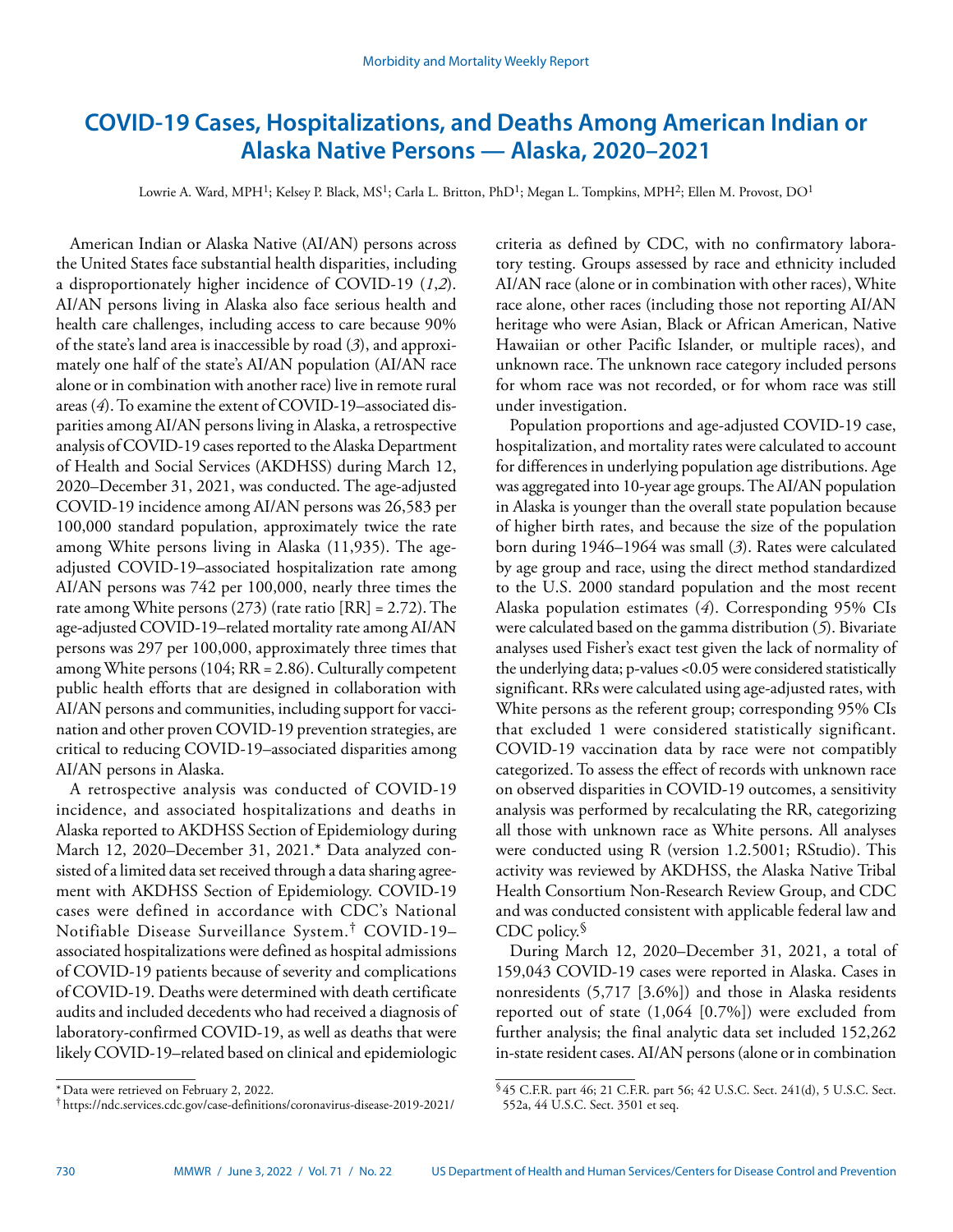with another race), White persons, and persons of other races accounted for 39,338 (25.8%), 55,415 (36.4%), and 19,615 (12.9%) persons with COVID-19, respectively; race was unknown for 37,894 (24.9%) patients (Table 1). Among persons with COVID-19, those who were AI/AN were younger (70.1% aged <40 years) compared with those of all other races (59.0% aged <40 years) and more were female (52.5%) compared with those of all other races (47.9%).

Among 3,295 (2.2%) hospitalized COVID-19 patients, 823 (25.0%) were AI/AN persons, 1,438 (43.6%) were White persons, and 675 (20.5%) were persons of other races. Overall, 1,020 (0.7%) Alaska COVID-19 patients died; 289 (28.3%) deaths occurred among AI/AN persons, 521 (51.1%) among White persons, and 159 (15.6%) among persons of other races.

The age-adjusted COVID-19 incidence was 26,583 per 100,000 persons among AI/AN persons compared with 11,935 among White persons (RR = 2.23) (Table 2). The age-adjusted COVID-19–associated hospitalization rate was 742 per 100,000 among AI/AN persons compared with 273 among White persons ( $RR = 2.72$ ), and the age adjusted COVID-19 mortality rate was 297 per 100,000 among AI/AN persons compared with 104 among White persons (RR = 2.86). Among persons of other races, the age-adjusted COVID-19 incidence was 18,268 per 100,000 persons, the age-adjusted COVID-19–associated hospitalization rate was 775 per 100,000, and the age-adjusted mortality rate was 209 per 100,000.

A sensitivity analysis that categorized persons of unknown race as White persons resulted in an RR of 1.31

(95% CI = 1.29–1.33) for COVID-19 cases in AI/AN persons compared with White persons and persons of unknown race. The RR of COVID-19–associated hospitalizations among AI/AN persons compared with White persons and those of unknown race was 2.18 (95% CI = 1.91–2.48), and of COVID-19–related deaths was 2.62 (95% CI = 2.11–3.29) for AI/AN persons compared with White persons and persons of unknown race.

## **Discussion**

In Alaska, AI/AN persons had significantly higher adjusted rates of COVID-19, COVID-19–associated hospitalization, and COVID-19–related deaths compared with rates among White persons. Overall, although making up 20.3% of the state's population (*4*), AI/AN persons accounted for approximately one quarter of Alaska's COVID-19 cases and COVID-19–associated hospitalizations, and approximately 28% of COVID-19–related deaths. These findings are similar to those of other studies (*2*,*6*) during the COVID-19 pandemic, demonstrating a continued disproportionate impact of COVID-19 outcomes on AI/AN persons. These results are also consistent with the experience of AI/AN persons living in Alaska during the influenza A(H1N1) pandemic of 2009 (*7*), as well as the general experience of AI/AN persons in the United States with pneumonia and influenza (*8*).

The observed disparities among AI/AN persons could be the result of multiple factors. Historical trauma and structural racism negatively affect the health and well-being of AI/AN persons (*9*). In addition, living in rural and remote areas can

|                         | No. (%)        |                    |                    |                      |                 |  |
|-------------------------|----------------|--------------------|--------------------|----------------------|-----------------|--|
|                         | $AI/AN*$       | White <sup>†</sup> | Other <sup>§</sup> | Unknown <sup>¶</sup> | Total           |  |
| Characteristic          | $(n = 39,338)$ | $(n = 55, 415)$    | $(n=19,615)$       | $(n = 37,894)$       | $(N = 152,262)$ |  |
| Sex                     |                |                    |                    |                      |                 |  |
| Female                  | 20,637 (52.5)  | 26,405 (47.6)      | 9,730 (49.6)       | 17,928 (47.3)        | 74,700 (49.1)   |  |
| Male                    | 18,679 (47.5)  | 28,883 (52.1)      | 9,833 (50.1)       | 19,657 (51.9)        | 77,052 (50.6)   |  |
| Unknown                 | 22(0.1)        | 127(0.2)           | 52(0.3)            | 309(0.8)             | 510(0.3)        |  |
| Age group, yrs          |                |                    |                    |                      |                 |  |
| $<$ 10                  | 6,704 (17.0)   | 4,567(8.2)         | 1,798 (9.2)        | 3,844 (10.1)         | 16,913(11.1)    |  |
| $10 - 19$               | 7,261 (18.5)   | 6,657(12.0)        | 2,575(13.1)        | 5,381 (14.2)         | 21,874 (14.4)   |  |
| $20 - 29$               | 6,887(17.5)    | 9,602(17.3)        | 4,167 (21.2)       | 6,705(17.7)          | 27,361 (18.0)   |  |
| $30 - 39$               | 6,734(17.1)    | 10,282 (18.6)      | 3,844 (19.6)       | 7,164 (18.9)         | 28,024 (18.4)   |  |
| 40-49                   | 4,121 (10.5)   | 7,742 (14.0)       | 2,602(13.3)        | 5,556 (14.7)         | 20,021 (13.1)   |  |
| $50 - 59$               | 3,531 (9.0)    | 7,212 (13.0)       | 2,307 (11.8)       | 4,522 (11.9)         | 17,572 (11.5)   |  |
| $60 - 69$               | 2,496(6.3)     | 5,566 (10.0)       | 1,529 (7.8)        | 3,106(8.2)           | 12,697 (8.3)    |  |
| $70 - 79$               | 1,147(2.9)     | 2,670(4.8)         | 587 (3.0)          | 1,142 (3.0)          | 5,546 (3.6)     |  |
| ≥80                     | 457 (1.2)      | 1,117(2.0)         | 206(1.1)           | 474 (1.3)            | 2,254(1.5)      |  |
| <b>Hospitalizations</b> | 823(2.1)       | 1,438 (2.6)        | 675 (3.4)          | 359 (0.9)            | 3,295 (2.2)     |  |
| <b>Deaths</b>           | 289(0.7)       | 521 (0.9)          | 159 (0.8)          | 51(0.1)              | 1,020(0.7)      |  |

**TABLE 1. COVID-19 incidence and outcomes by race, sex, and age group — Alaska, March 12, 2020–December 31, 2021**

**Abbreviation:** AI/AN = American Indian or Alaska Native.

\* AI/AN race alone or in combination with other races.

**†** White race alone.

§ Included Asian, Black or African American, Native Hawaiian or other Pacific Islander race and ethnicities, or multiple races not including AI/AN heritage.

¶ Race was not recorded and cases are still under investigation.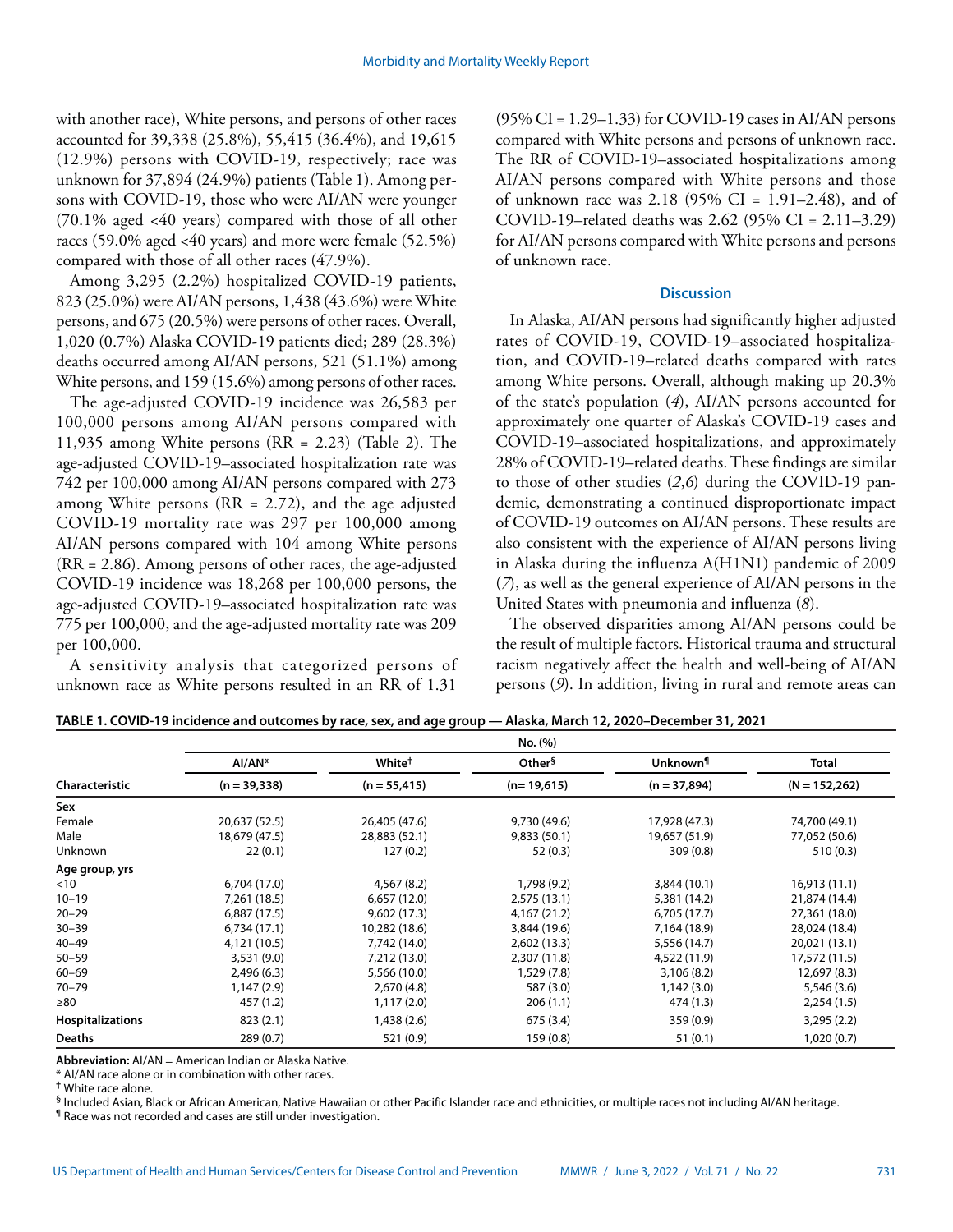result in increased health risks and decreased access to and use of health care (*10*). Despite additional health care needs, obtaining medical services is often challenging in rural communities. In Alaska, health care services are provided using a hub and spoke model, with community and regional clinics connected with small critical access hospitals in larger hub communities.¶ Tertiary care hospitals that provide advanced care are only located in urban areas (Anchorage/Matanuska-Susitna, Fairbanks, and Juneau), and travel to these facilities can be expensive, difficult, and time-consuming, resulting in less frequent health care visits for many persons.

Several actions can be taken to help achieve health equity among AI/AN persons in Alaska. Public health professionals should continue to work with tribal health organizations in Alaska to provide culturally competent and regionally required health interventions. Existing health promotion initiatives in AI/AN communities, including those related to COVID-19, can be integrated with cultural interventions to enhance relevance and respect the knowledge and wisdom of these communities as experts on their own needs (*9*). Lessons learned from AI/AN communities can also be collected and shared; COVID-19 vaccination rates vary by community, with some predominantly AI/AN communities having very high numbers of eligible residents being vaccinated.\*\*

The findings in this study are subject to at least three limitations. First, race was unknown or still under investigation for 24.9% of cases, 11% of hospitalizations, and 5% of deaths. The extent of this exclusion on the observed disparities is unknown; however, the Tribal Health System, which is available to AI/AN

## **Summary**

What is already known about this topic?

American Indian or Alaska Native (AI/AN) persons across the United States face substantial health disparities, including a disproportionate incidence of COVID-19 illness.

### What is added by this report?

AI/AN persons living in Alaska are at increased risk for COVID-19 illness, COVID-19–associated hospitalization, and COVID-19– related death compared with White persons living in Alaska. Rate ratios for age-adjusted case, hospitalization, and mortality rates for AI/AN persons compared with White persons in 2020 and 2021 were 2.2, 2.7, and 2.9, respectively.

What are the implications for public health practice?

Culturally competent public health efforts designed in collaboration with AI/AN persons and communities, including support for vaccination and other proven COVID-19 prevention strategies, are critical to reducing COVID-19–associated disparities among AI/AN persons in Alaska.

persons in Alaska, more consistently documents and reports race data than do other reporting organizations and facilities. Findings from a sensitivity analysis indicate that disparities in COVID-19–associated hospitalization and COVID-19– related deaths also occurred when patients with unknown race were categorized as White persons. Second, data were restricted to the state of Alaska, and thus might not be generalizable to other AI/AN persons in the United States. Finally, the analysis was conducted on data available from cases reported in 2020 and 2021. Inclusion of additional data after further investigation of case, hospitalization, and mortality status could impact the magnitude of the observed estimates.

AI/AN persons in Alaska are at increased risk for COVID-19 illness, COVID-19–associated hospitalization,

|                           |        | Incidence <sup>†</sup> (95% CI) |                        |                     |
|---------------------------|--------|---------------------------------|------------------------|---------------------|
| <b>Cases and outcomes</b> | No.    | Unadjusted                      | Age-adjusted           | Rate ratio (95% CI) |
| Cases                     |        |                                 |                        |                     |
| AI/AN <sup>§</sup>        | 39,338 | 26,564 (26,303-26,828)          | 26,583 (26,310-26,859) | $2.23(2.18-2.28)$   |
| White                     | 55,415 | 11,731 (11,633–11,829)          | 11,935 (11,834–12,037) | Ref                 |
| Other                     | 19,615 | 18,090 (17,832-18,345)          | 18,268 (18,004-18,534) | $1.53(1.5-1.57)$    |
| <b>Hospitalizations</b>   |        |                                 |                        |                     |
| AI/AN <sup>§</sup>        | 823    | 556 (518-595)                   | 742 (689-798)          | $2.72(2.36 - 3.13)$ |
| White                     | 1,438  | 304 (289-321)                   | 273 (258-288)          | Ref                 |
| Other                     | 675    | 623 (576–671)                   | 775 (714-840)          | $2.84(2.47-3.27)$   |
| <b>Deaths</b>             |        |                                 |                        |                     |
| AI/AN <sup>§</sup>        | 289    | 195 (173-219)                   | 297 (262-336)          | $2.86(2.28 - 3.61)$ |
| White                     | 521    | 110 (101-120)                   | 104 (94-113)           | Ref                 |
| Other                     | 159    | 147 (125-171)                   | 209 (176-247)          | $2.02(1.58 - 2.57)$ |

## **TABLE 2. COVID-19 incidence, hospitalization, and death rates, by race\* — Alaska, March 12, 2020–December 31, 2021**

Abbreviations: Al/AN = American Indian or Alaska Native; Ref = referent group.

\* Among persons of known race. White = White race alone; Other = Asian, Black or African American, Native Hawaiian or other Pacific Islander race, or multiple races not including AI/AN heritage.

† Cases per 100,000 persons.

§ AI/AN persons alone or in combination with other races.

 $\P$ [https://dhss.alaska.gov/dph/Emergency/Documents/healthcare/publications/](https://dhss.alaska.gov/dph/Emergency/Documents/healthcare/publications/AlaskaStateHealthCareEnvironment.pdf) [AlaskaStateHealthCareEnvironment.pdf](https://dhss.alaska.gov/dph/Emergency/Documents/healthcare/publications/AlaskaStateHealthCareEnvironment.pdf)

<sup>\*\*</sup> <https://experience.arcgis.com/experience/a7e8be4adbe740a1bad1393894ee4075/> (Accessed February 2, 2022).